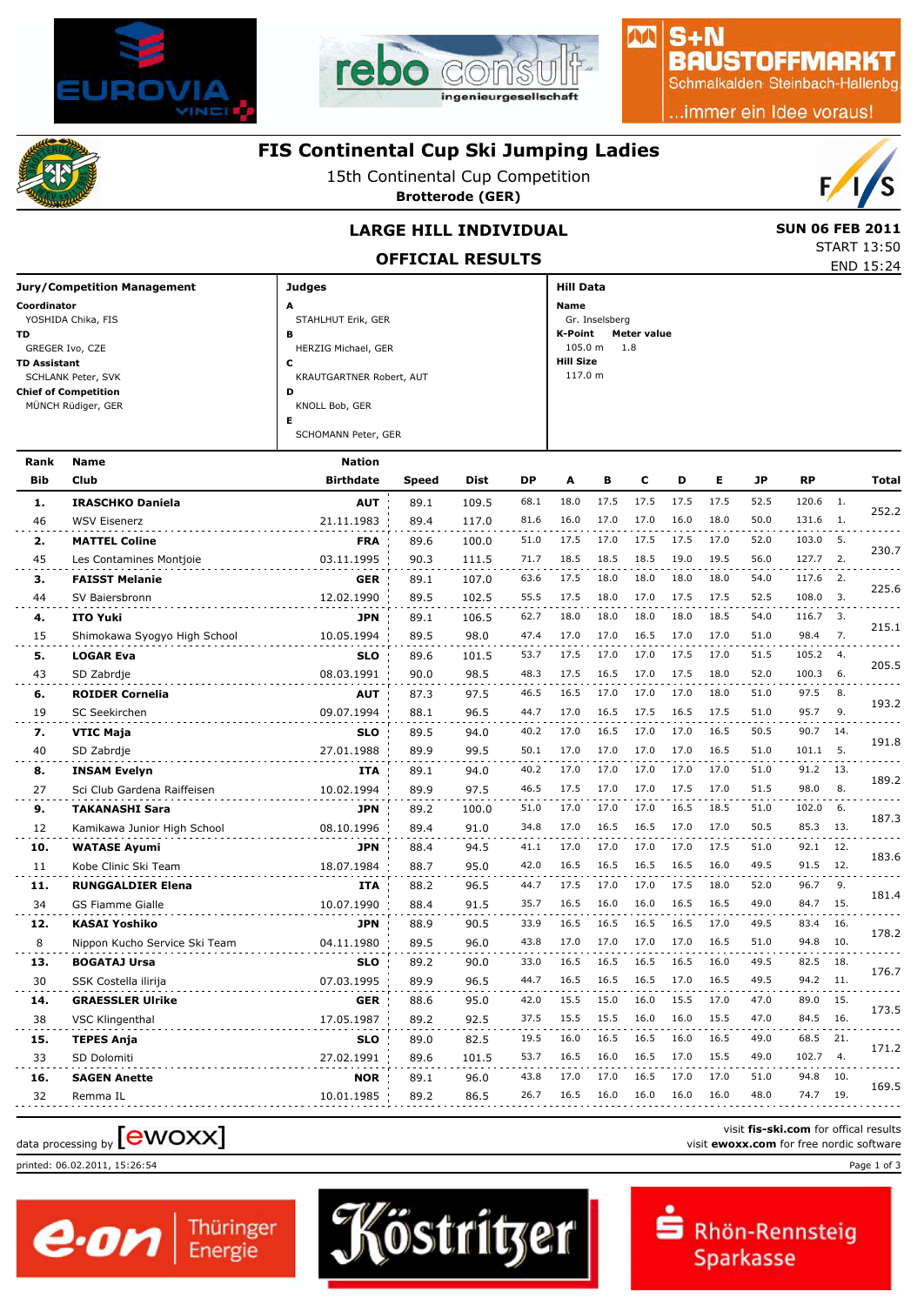



## $S + N$ **BAUSTOFFMARKT**

M

Schmalkalden Steinbach-Hallenbg

.immer ein Idee voraus!

| Name                              | <b>Nation</b>                                                                                                                                                                                                                                                                                                                                                                                                                                                                                                                                                                                                                                                                                  |                                                                                                                                                                                                                                                                                                                                                                                                                                                |                                                                                                                                                                                              |                                                                                                                                                                                                                      |                                                                                                                                                                                                        |                                                                                                                                                                                              |                                                                                                                                                                                      |                                                                                                                                                                                                                |                                                                                                                                                                                      |                                                                                                                                                                                                                                              |                                                                                                                                                                                                      |                                                                                                                                                      |                                                                                                                                 |
|-----------------------------------|------------------------------------------------------------------------------------------------------------------------------------------------------------------------------------------------------------------------------------------------------------------------------------------------------------------------------------------------------------------------------------------------------------------------------------------------------------------------------------------------------------------------------------------------------------------------------------------------------------------------------------------------------------------------------------------------|------------------------------------------------------------------------------------------------------------------------------------------------------------------------------------------------------------------------------------------------------------------------------------------------------------------------------------------------------------------------------------------------------------------------------------------------|----------------------------------------------------------------------------------------------------------------------------------------------------------------------------------------------|----------------------------------------------------------------------------------------------------------------------------------------------------------------------------------------------------------------------|--------------------------------------------------------------------------------------------------------------------------------------------------------------------------------------------------------|----------------------------------------------------------------------------------------------------------------------------------------------------------------------------------------------|--------------------------------------------------------------------------------------------------------------------------------------------------------------------------------------|----------------------------------------------------------------------------------------------------------------------------------------------------------------------------------------------------------------|--------------------------------------------------------------------------------------------------------------------------------------------------------------------------------------|----------------------------------------------------------------------------------------------------------------------------------------------------------------------------------------------------------------------------------------------|------------------------------------------------------------------------------------------------------------------------------------------------------------------------------------------------------|------------------------------------------------------------------------------------------------------------------------------------------------------|---------------------------------------------------------------------------------------------------------------------------------|
| Club                              | Birthdate                                                                                                                                                                                                                                                                                                                                                                                                                                                                                                                                                                                                                                                                                      | Speed                                                                                                                                                                                                                                                                                                                                                                                                                                          | Dist                                                                                                                                                                                         | <b>DP</b>                                                                                                                                                                                                            | A                                                                                                                                                                                                      | в                                                                                                                                                                                            | с                                                                                                                                                                                    | D                                                                                                                                                                                                              | Е                                                                                                                                                                                    | JP                                                                                                                                                                                                                                           | <b>RP</b>                                                                                                                                                                                            |                                                                                                                                                      | Total                                                                                                                           |
| <b>SEIFRIEDSBERGER Jacqueline</b> | <b>AUT</b>                                                                                                                                                                                                                                                                                                                                                                                                                                                                                                                                                                                                                                                                                     | 88.3                                                                                                                                                                                                                                                                                                                                                                                                                                           | 98.0                                                                                                                                                                                         | 47.4                                                                                                                                                                                                                 | 17.5                                                                                                                                                                                                   | 17.0                                                                                                                                                                                         | 17.5                                                                                                                                                                                 | 17.5                                                                                                                                                                                                           | 17.5                                                                                                                                                                                 | 52.5                                                                                                                                                                                                                                         | 99.9                                                                                                                                                                                                 | 7.                                                                                                                                                   |                                                                                                                                 |
| SC Waldzell                       | 20.01.1991                                                                                                                                                                                                                                                                                                                                                                                                                                                                                                                                                                                                                                                                                     | 88.4                                                                                                                                                                                                                                                                                                                                                                                                                                           | 84.0                                                                                                                                                                                         | 22.2                                                                                                                                                                                                                 | 14.5                                                                                                                                                                                                   | 15.0                                                                                                                                                                                         | 15.0                                                                                                                                                                                 | 15.5                                                                                                                                                                                                           | 14.0                                                                                                                                                                                 | 44.5                                                                                                                                                                                                                                         | 66.7                                                                                                                                                                                                 | 23.                                                                                                                                                  | 166.6                                                                                                                           |
| <b>JAHR Line</b>                  | <b>NOR</b>                                                                                                                                                                                                                                                                                                                                                                                                                                                                                                                                                                                                                                                                                     | 89.0                                                                                                                                                                                                                                                                                                                                                                                                                                           | 95.5                                                                                                                                                                                         | 42.9                                                                                                                                                                                                                 | 16.5                                                                                                                                                                                                   | 16.5                                                                                                                                                                                         | 17.0                                                                                                                                                                                 | 17.0                                                                                                                                                                                                           | 17.5                                                                                                                                                                                 | 50.5                                                                                                                                                                                                                                         | 93.4                                                                                                                                                                                                 | 11.                                                                                                                                                  |                                                                                                                                 |
| Vikersund IF                      | 16.01.1984                                                                                                                                                                                                                                                                                                                                                                                                                                                                                                                                                                                                                                                                                     | 89.7                                                                                                                                                                                                                                                                                                                                                                                                                                           | 85.0                                                                                                                                                                                         | 24.0                                                                                                                                                                                                                 | 16.5                                                                                                                                                                                                   | 16.0                                                                                                                                                                                         | 16.0                                                                                                                                                                                 | 16.0                                                                                                                                                                                                           | 15.0                                                                                                                                                                                 | 48.0                                                                                                                                                                                                                                         | 72.0                                                                                                                                                                                                 | 21.                                                                                                                                                  | 165.4                                                                                                                           |
|                                   | ITA                                                                                                                                                                                                                                                                                                                                                                                                                                                                                                                                                                                                                                                                                            | 89.0                                                                                                                                                                                                                                                                                                                                                                                                                                           | 90.5                                                                                                                                                                                         | 33.9                                                                                                                                                                                                                 | 16.5                                                                                                                                                                                                   | 16.5                                                                                                                                                                                         | 16.5                                                                                                                                                                                 | 16.5                                                                                                                                                                                                           | 17.5                                                                                                                                                                                 | 49.5                                                                                                                                                                                                                                         | 83.4                                                                                                                                                                                                 | -16.                                                                                                                                                 |                                                                                                                                 |
|                                   |                                                                                                                                                                                                                                                                                                                                                                                                                                                                                                                                                                                                                                                                                                |                                                                                                                                                                                                                                                                                                                                                                                                                                                |                                                                                                                                                                                              | 23.1                                                                                                                                                                                                                 | 16.5                                                                                                                                                                                                   | 16.0                                                                                                                                                                                         | 16.0                                                                                                                                                                                 | 16.0                                                                                                                                                                                                           | 16.0                                                                                                                                                                                 | 48.0                                                                                                                                                                                                                                         | 71.1                                                                                                                                                                                                 | 22.                                                                                                                                                  | 154.5                                                                                                                           |
|                                   |                                                                                                                                                                                                                                                                                                                                                                                                                                                                                                                                                                                                                                                                                                |                                                                                                                                                                                                                                                                                                                                                                                                                                                |                                                                                                                                                                                              |                                                                                                                                                                                                                      | 16.5                                                                                                                                                                                                   |                                                                                                                                                                                              |                                                                                                                                                                                      | 16.0                                                                                                                                                                                                           | 16.5                                                                                                                                                                                 |                                                                                                                                                                                                                                              |                                                                                                                                                                                                      | 20.                                                                                                                                                  |                                                                                                                                 |
|                                   |                                                                                                                                                                                                                                                                                                                                                                                                                                                                                                                                                                                                                                                                                                |                                                                                                                                                                                                                                                                                                                                                                                                                                                |                                                                                                                                                                                              | 33.0                                                                                                                                                                                                                 | 16.5                                                                                                                                                                                                   | 16.0                                                                                                                                                                                         | 16.5                                                                                                                                                                                 | 15.5                                                                                                                                                                                                           | 14.5                                                                                                                                                                                 | 48.0                                                                                                                                                                                                                                         | 81.0                                                                                                                                                                                                 | 17.                                                                                                                                                  | 150.4                                                                                                                           |
|                                   |                                                                                                                                                                                                                                                                                                                                                                                                                                                                                                                                                                                                                                                                                                |                                                                                                                                                                                                                                                                                                                                                                                                                                                |                                                                                                                                                                                              |                                                                                                                                                                                                                      |                                                                                                                                                                                                        |                                                                                                                                                                                              |                                                                                                                                                                                      |                                                                                                                                                                                                                |                                                                                                                                                                                      |                                                                                                                                                                                                                                              |                                                                                                                                                                                                      |                                                                                                                                                      |                                                                                                                                 |
|                                   |                                                                                                                                                                                                                                                                                                                                                                                                                                                                                                                                                                                                                                                                                                |                                                                                                                                                                                                                                                                                                                                                                                                                                                |                                                                                                                                                                                              |                                                                                                                                                                                                                      |                                                                                                                                                                                                        |                                                                                                                                                                                              |                                                                                                                                                                                      |                                                                                                                                                                                                                |                                                                                                                                                                                      |                                                                                                                                                                                                                                              |                                                                                                                                                                                                      |                                                                                                                                                      | 146.9                                                                                                                           |
|                                   |                                                                                                                                                                                                                                                                                                                                                                                                                                                                                                                                                                                                                                                                                                |                                                                                                                                                                                                                                                                                                                                                                                                                                                |                                                                                                                                                                                              |                                                                                                                                                                                                                      |                                                                                                                                                                                                        |                                                                                                                                                                                              |                                                                                                                                                                                      |                                                                                                                                                                                                                |                                                                                                                                                                                      |                                                                                                                                                                                                                                              |                                                                                                                                                                                                      |                                                                                                                                                      |                                                                                                                                 |
|                                   |                                                                                                                                                                                                                                                                                                                                                                                                                                                                                                                                                                                                                                                                                                |                                                                                                                                                                                                                                                                                                                                                                                                                                                |                                                                                                                                                                                              |                                                                                                                                                                                                                      |                                                                                                                                                                                                        |                                                                                                                                                                                              |                                                                                                                                                                                      |                                                                                                                                                                                                                |                                                                                                                                                                                      |                                                                                                                                                                                                                                              |                                                                                                                                                                                                      |                                                                                                                                                      | 139.3                                                                                                                           |
|                                   |                                                                                                                                                                                                                                                                                                                                                                                                                                                                                                                                                                                                                                                                                                |                                                                                                                                                                                                                                                                                                                                                                                                                                                |                                                                                                                                                                                              |                                                                                                                                                                                                                      |                                                                                                                                                                                                        |                                                                                                                                                                                              |                                                                                                                                                                                      |                                                                                                                                                                                                                |                                                                                                                                                                                      |                                                                                                                                                                                                                                              |                                                                                                                                                                                                      |                                                                                                                                                      |                                                                                                                                 |
|                                   |                                                                                                                                                                                                                                                                                                                                                                                                                                                                                                                                                                                                                                                                                                |                                                                                                                                                                                                                                                                                                                                                                                                                                                |                                                                                                                                                                                              |                                                                                                                                                                                                                      |                                                                                                                                                                                                        |                                                                                                                                                                                              |                                                                                                                                                                                      |                                                                                                                                                                                                                |                                                                                                                                                                                      |                                                                                                                                                                                                                                              |                                                                                                                                                                                                      |                                                                                                                                                      | 137.8                                                                                                                           |
|                                   |                                                                                                                                                                                                                                                                                                                                                                                                                                                                                                                                                                                                                                                                                                |                                                                                                                                                                                                                                                                                                                                                                                                                                                |                                                                                                                                                                                              |                                                                                                                                                                                                                      |                                                                                                                                                                                                        |                                                                                                                                                                                              |                                                                                                                                                                                      |                                                                                                                                                                                                                |                                                                                                                                                                                      |                                                                                                                                                                                                                                              |                                                                                                                                                                                                      |                                                                                                                                                      |                                                                                                                                 |
|                                   |                                                                                                                                                                                                                                                                                                                                                                                                                                                                                                                                                                                                                                                                                                |                                                                                                                                                                                                                                                                                                                                                                                                                                                |                                                                                                                                                                                              |                                                                                                                                                                                                                      |                                                                                                                                                                                                        |                                                                                                                                                                                              |                                                                                                                                                                                      |                                                                                                                                                                                                                |                                                                                                                                                                                      |                                                                                                                                                                                                                                              |                                                                                                                                                                                                      |                                                                                                                                                      | 135.9                                                                                                                           |
|                                   |                                                                                                                                                                                                                                                                                                                                                                                                                                                                                                                                                                                                                                                                                                |                                                                                                                                                                                                                                                                                                                                                                                                                                                |                                                                                                                                                                                              |                                                                                                                                                                                                                      |                                                                                                                                                                                                        |                                                                                                                                                                                              |                                                                                                                                                                                      |                                                                                                                                                                                                                |                                                                                                                                                                                      |                                                                                                                                                                                                                                              |                                                                                                                                                                                                      |                                                                                                                                                      |                                                                                                                                 |
|                                   |                                                                                                                                                                                                                                                                                                                                                                                                                                                                                                                                                                                                                                                                                                |                                                                                                                                                                                                                                                                                                                                                                                                                                                |                                                                                                                                                                                              |                                                                                                                                                                                                                      |                                                                                                                                                                                                        |                                                                                                                                                                                              |                                                                                                                                                                                      |                                                                                                                                                                                                                |                                                                                                                                                                                      |                                                                                                                                                                                                                                              |                                                                                                                                                                                                      |                                                                                                                                                      | 132.9                                                                                                                           |
|                                   |                                                                                                                                                                                                                                                                                                                                                                                                                                                                                                                                                                                                                                                                                                |                                                                                                                                                                                                                                                                                                                                                                                                                                                |                                                                                                                                                                                              |                                                                                                                                                                                                                      |                                                                                                                                                                                                        |                                                                                                                                                                                              |                                                                                                                                                                                      |                                                                                                                                                                                                                |                                                                                                                                                                                      |                                                                                                                                                                                                                                              |                                                                                                                                                                                                      |                                                                                                                                                      |                                                                                                                                 |
|                                   |                                                                                                                                                                                                                                                                                                                                                                                                                                                                                                                                                                                                                                                                                                |                                                                                                                                                                                                                                                                                                                                                                                                                                                |                                                                                                                                                                                              |                                                                                                                                                                                                                      |                                                                                                                                                                                                        |                                                                                                                                                                                              |                                                                                                                                                                                      |                                                                                                                                                                                                                |                                                                                                                                                                                      |                                                                                                                                                                                                                                              |                                                                                                                                                                                                      |                                                                                                                                                      | 126.0                                                                                                                           |
|                                   |                                                                                                                                                                                                                                                                                                                                                                                                                                                                                                                                                                                                                                                                                                |                                                                                                                                                                                                                                                                                                                                                                                                                                                |                                                                                                                                                                                              |                                                                                                                                                                                                                      |                                                                                                                                                                                                        |                                                                                                                                                                                              |                                                                                                                                                                                      |                                                                                                                                                                                                                |                                                                                                                                                                                      |                                                                                                                                                                                                                                              |                                                                                                                                                                                                      |                                                                                                                                                      |                                                                                                                                 |
|                                   |                                                                                                                                                                                                                                                                                                                                                                                                                                                                                                                                                                                                                                                                                                |                                                                                                                                                                                                                                                                                                                                                                                                                                                |                                                                                                                                                                                              |                                                                                                                                                                                                                      |                                                                                                                                                                                                        |                                                                                                                                                                                              |                                                                                                                                                                                      |                                                                                                                                                                                                                |                                                                                                                                                                                      |                                                                                                                                                                                                                                              |                                                                                                                                                                                                      |                                                                                                                                                      | 118.2                                                                                                                           |
|                                   |                                                                                                                                                                                                                                                                                                                                                                                                                                                                                                                                                                                                                                                                                                |                                                                                                                                                                                                                                                                                                                                                                                                                                                |                                                                                                                                                                                              |                                                                                                                                                                                                                      |                                                                                                                                                                                                        |                                                                                                                                                                                              |                                                                                                                                                                                      |                                                                                                                                                                                                                |                                                                                                                                                                                      |                                                                                                                                                                                                                                              |                                                                                                                                                                                                      |                                                                                                                                                      |                                                                                                                                 |
| <b>WINDMUELLER Sabrina</b>        |                                                                                                                                                                                                                                                                                                                                                                                                                                                                                                                                                                                                                                                                                                | 88.4                                                                                                                                                                                                                                                                                                                                                                                                                                           |                                                                                                                                                                                              |                                                                                                                                                                                                                      |                                                                                                                                                                                                        |                                                                                                                                                                                              |                                                                                                                                                                                      |                                                                                                                                                                                                                |                                                                                                                                                                                      |                                                                                                                                                                                                                                              |                                                                                                                                                                                                      |                                                                                                                                                      | 113.8                                                                                                                           |
| SSC Toggenburg                    |                                                                                                                                                                                                                                                                                                                                                                                                                                                                                                                                                                                                                                                                                                |                                                                                                                                                                                                                                                                                                                                                                                                                                                |                                                                                                                                                                                              |                                                                                                                                                                                                                      |                                                                                                                                                                                                        |                                                                                                                                                                                              |                                                                                                                                                                                      |                                                                                                                                                                                                                |                                                                                                                                                                                      |                                                                                                                                                                                                                                              |                                                                                                                                                                                                      |                                                                                                                                                      |                                                                                                                                 |
| <b>SPRAKEHAUG Silje</b>           | <b>NOR</b>                                                                                                                                                                                                                                                                                                                                                                                                                                                                                                                                                                                                                                                                                     | 88.7                                                                                                                                                                                                                                                                                                                                                                                                                                           |                                                                                                                                                                                              | 13.2                                                                                                                                                                                                                 |                                                                                                                                                                                                        |                                                                                                                                                                                              |                                                                                                                                                                                      |                                                                                                                                                                                                                | 16.0                                                                                                                                                                                 | 48.0                                                                                                                                                                                                                                         |                                                                                                                                                                                                      |                                                                                                                                                      | 104.2                                                                                                                           |
| Vikersund IF                      |                                                                                                                                                                                                                                                                                                                                                                                                                                                                                                                                                                                                                                                                                                | 89.7                                                                                                                                                                                                                                                                                                                                                                                                                                           | 70.0                                                                                                                                                                                         | $-3.0$                                                                                                                                                                                                               | 15.5                                                                                                                                                                                                   | 15.5                                                                                                                                                                                         | 15.5                                                                                                                                                                                 | 15.0                                                                                                                                                                                                           | 14.5                                                                                                                                                                                 | 46.0                                                                                                                                                                                                                                         |                                                                                                                                                                                                      | 29.                                                                                                                                                  |                                                                                                                                 |
| <b>KYKKAENEN Julia</b>            | <b>FIN</b>                                                                                                                                                                                                                                                                                                                                                                                                                                                                                                                                                                                                                                                                                     | 87.9                                                                                                                                                                                                                                                                                                                                                                                                                                           | 80.0                                                                                                                                                                                         | 15.0                                                                                                                                                                                                                 | 16.0                                                                                                                                                                                                   | 16.0                                                                                                                                                                                         | 16.5                                                                                                                                                                                 | 15.5                                                                                                                                                                                                           | 16.5                                                                                                                                                                                 | 48.5                                                                                                                                                                                                                                         | 63.5                                                                                                                                                                                                 | 27.                                                                                                                                                  | 99.6                                                                                                                            |
| Ounasvaaran Hiihtoseura           | 17.04.1994                                                                                                                                                                                                                                                                                                                                                                                                                                                                                                                                                                                                                                                                                     | 88.5                                                                                                                                                                                                                                                                                                                                                                                                                                           | 69.5                                                                                                                                                                                         | $-3.9$                                                                                                                                                                                                               | 13.0                                                                                                                                                                                                   | 13.5                                                                                                                                                                                         | 13.0                                                                                                                                                                                 | 13.5                                                                                                                                                                                                           | 13.5                                                                                                                                                                                 | 40.0                                                                                                                                                                                                                                         |                                                                                                                                                                                                      |                                                                                                                                                      |                                                                                                                                 |
|                                   |                                                                                                                                                                                                                                                                                                                                                                                                                                                                                                                                                                                                                                                                                                |                                                                                                                                                                                                                                                                                                                                                                                                                                                |                                                                                                                                                                                              |                                                                                                                                                                                                                      |                                                                                                                                                                                                        |                                                                                                                                                                                              |                                                                                                                                                                                      |                                                                                                                                                                                                                |                                                                                                                                                                                      |                                                                                                                                                                                                                                              |                                                                                                                                                                                                      |                                                                                                                                                      |                                                                                                                                 |
|                                   |                                                                                                                                                                                                                                                                                                                                                                                                                                                                                                                                                                                                                                                                                                |                                                                                                                                                                                                                                                                                                                                                                                                                                                |                                                                                                                                                                                              |                                                                                                                                                                                                                      |                                                                                                                                                                                                        |                                                                                                                                                                                              |                                                                                                                                                                                      |                                                                                                                                                                                                                |                                                                                                                                                                                      |                                                                                                                                                                                                                                              |                                                                                                                                                                                                      |                                                                                                                                                      |                                                                                                                                 |
|                                   |                                                                                                                                                                                                                                                                                                                                                                                                                                                                                                                                                                                                                                                                                                |                                                                                                                                                                                                                                                                                                                                                                                                                                                |                                                                                                                                                                                              |                                                                                                                                                                                                                      |                                                                                                                                                                                                        |                                                                                                                                                                                              |                                                                                                                                                                                      |                                                                                                                                                                                                                |                                                                                                                                                                                      |                                                                                                                                                                                                                                              |                                                                                                                                                                                                      |                                                                                                                                                      | 56.4                                                                                                                            |
|                                   |                                                                                                                                                                                                                                                                                                                                                                                                                                                                                                                                                                                                                                                                                                |                                                                                                                                                                                                                                                                                                                                                                                                                                                |                                                                                                                                                                                              |                                                                                                                                                                                                                      |                                                                                                                                                                                                        |                                                                                                                                                                                              |                                                                                                                                                                                      |                                                                                                                                                                                                                |                                                                                                                                                                                      |                                                                                                                                                                                                                                              |                                                                                                                                                                                                      |                                                                                                                                                      |                                                                                                                                 |
|                                   |                                                                                                                                                                                                                                                                                                                                                                                                                                                                                                                                                                                                                                                                                                |                                                                                                                                                                                                                                                                                                                                                                                                                                                |                                                                                                                                                                                              |                                                                                                                                                                                                                      |                                                                                                                                                                                                        |                                                                                                                                                                                              |                                                                                                                                                                                      |                                                                                                                                                                                                                |                                                                                                                                                                                      |                                                                                                                                                                                                                                              |                                                                                                                                                                                                      |                                                                                                                                                      | 55.5                                                                                                                            |
|                                   |                                                                                                                                                                                                                                                                                                                                                                                                                                                                                                                                                                                                                                                                                                |                                                                                                                                                                                                                                                                                                                                                                                                                                                |                                                                                                                                                                                              |                                                                                                                                                                                                                      |                                                                                                                                                                                                        |                                                                                                                                                                                              |                                                                                                                                                                                      |                                                                                                                                                                                                                |                                                                                                                                                                                      |                                                                                                                                                                                                                                              |                                                                                                                                                                                                      |                                                                                                                                                      |                                                                                                                                 |
|                                   |                                                                                                                                                                                                                                                                                                                                                                                                                                                                                                                                                                                                                                                                                                |                                                                                                                                                                                                                                                                                                                                                                                                                                                |                                                                                                                                                                                              |                                                                                                                                                                                                                      |                                                                                                                                                                                                        |                                                                                                                                                                                              |                                                                                                                                                                                      |                                                                                                                                                                                                                |                                                                                                                                                                                      |                                                                                                                                                                                                                                              |                                                                                                                                                                                                      |                                                                                                                                                      | 54.4                                                                                                                            |
|                                   |                                                                                                                                                                                                                                                                                                                                                                                                                                                                                                                                                                                                                                                                                                |                                                                                                                                                                                                                                                                                                                                                                                                                                                |                                                                                                                                                                                              |                                                                                                                                                                                                                      |                                                                                                                                                                                                        |                                                                                                                                                                                              |                                                                                                                                                                                      |                                                                                                                                                                                                                |                                                                                                                                                                                      |                                                                                                                                                                                                                                              |                                                                                                                                                                                                      |                                                                                                                                                      |                                                                                                                                 |
|                                   |                                                                                                                                                                                                                                                                                                                                                                                                                                                                                                                                                                                                                                                                                                |                                                                                                                                                                                                                                                                                                                                                                                                                                                |                                                                                                                                                                                              |                                                                                                                                                                                                                      |                                                                                                                                                                                                        |                                                                                                                                                                                              |                                                                                                                                                                                      |                                                                                                                                                                                                                |                                                                                                                                                                                      |                                                                                                                                                                                                                                              |                                                                                                                                                                                                      |                                                                                                                                                      | 53.0                                                                                                                            |
|                                   |                                                                                                                                                                                                                                                                                                                                                                                                                                                                                                                                                                                                                                                                                                |                                                                                                                                                                                                                                                                                                                                                                                                                                                |                                                                                                                                                                                              |                                                                                                                                                                                                                      |                                                                                                                                                                                                        |                                                                                                                                                                                              |                                                                                                                                                                                      |                                                                                                                                                                                                                |                                                                                                                                                                                      |                                                                                                                                                                                                                                              |                                                                                                                                                                                                      |                                                                                                                                                      |                                                                                                                                 |
|                                   |                                                                                                                                                                                                                                                                                                                                                                                                                                                                                                                                                                                                                                                                                                |                                                                                                                                                                                                                                                                                                                                                                                                                                                |                                                                                                                                                                                              |                                                                                                                                                                                                                      |                                                                                                                                                                                                        |                                                                                                                                                                                              |                                                                                                                                                                                      |                                                                                                                                                                                                                |                                                                                                                                                                                      |                                                                                                                                                                                                                                              |                                                                                                                                                                                                      |                                                                                                                                                      | 46.2                                                                                                                            |
|                                   |                                                                                                                                                                                                                                                                                                                                                                                                                                                                                                                                                                                                                                                                                                |                                                                                                                                                                                                                                                                                                                                                                                                                                                |                                                                                                                                                                                              |                                                                                                                                                                                                                      |                                                                                                                                                                                                        |                                                                                                                                                                                              |                                                                                                                                                                                      |                                                                                                                                                                                                                |                                                                                                                                                                                      |                                                                                                                                                                                                                                              |                                                                                                                                                                                                      |                                                                                                                                                      |                                                                                                                                 |
|                                   |                                                                                                                                                                                                                                                                                                                                                                                                                                                                                                                                                                                                                                                                                                |                                                                                                                                                                                                                                                                                                                                                                                                                                                |                                                                                                                                                                                              |                                                                                                                                                                                                                      |                                                                                                                                                                                                        |                                                                                                                                                                                              |                                                                                                                                                                                      |                                                                                                                                                                                                                |                                                                                                                                                                                      |                                                                                                                                                                                                                                              |                                                                                                                                                                                                      |                                                                                                                                                      | 43.5                                                                                                                            |
|                                   |                                                                                                                                                                                                                                                                                                                                                                                                                                                                                                                                                                                                                                                                                                |                                                                                                                                                                                                                                                                                                                                                                                                                                                |                                                                                                                                                                                              |                                                                                                                                                                                                                      |                                                                                                                                                                                                        |                                                                                                                                                                                              |                                                                                                                                                                                      |                                                                                                                                                                                                                |                                                                                                                                                                                      |                                                                                                                                                                                                                                              |                                                                                                                                                                                                      |                                                                                                                                                      |                                                                                                                                 |
| <b>MOHR Jenna</b>                 | <b>GER</b>                                                                                                                                                                                                                                                                                                                                                                                                                                                                                                                                                                                                                                                                                     | 88.6                                                                                                                                                                                                                                                                                                                                                                                                                                           |                                                                                                                                                                                              |                                                                                                                                                                                                                      |                                                                                                                                                                                                        |                                                                                                                                                                                              |                                                                                                                                                                                      |                                                                                                                                                                                                                |                                                                                                                                                                                      |                                                                                                                                                                                                                                              |                                                                                                                                                                                                      |                                                                                                                                                      | 43.2                                                                                                                            |
| SC Willingen                      |                                                                                                                                                                                                                                                                                                                                                                                                                                                                                                                                                                                                                                                                                                |                                                                                                                                                                                                                                                                                                                                                                                                                                                |                                                                                                                                                                                              |                                                                                                                                                                                                                      |                                                                                                                                                                                                        |                                                                                                                                                                                              |                                                                                                                                                                                      |                                                                                                                                                                                                                |                                                                                                                                                                                      |                                                                                                                                                                                                                                              |                                                                                                                                                                                                      |                                                                                                                                                      |                                                                                                                                 |
| <b>HAGEMOEN Jenny Synnove</b>     | <b>NOR</b>                                                                                                                                                                                                                                                                                                                                                                                                                                                                                                                                                                                                                                                                                     | 89.3                                                                                                                                                                                                                                                                                                                                                                                                                                           | 69.5                                                                                                                                                                                         |                                                                                                                                                                                                                      |                                                                                                                                                                                                        |                                                                                                                                                                                              |                                                                                                                                                                                      |                                                                                                                                                                                                                |                                                                                                                                                                                      |                                                                                                                                                                                                                                              |                                                                                                                                                                                                      |                                                                                                                                                      | 38.6                                                                                                                            |
| Gausdal Skilag                    | 23.02.1993                                                                                                                                                                                                                                                                                                                                                                                                                                                                                                                                                                                                                                                                                     |                                                                                                                                                                                                                                                                                                                                                                                                                                                |                                                                                                                                                                                              |                                                                                                                                                                                                                      |                                                                                                                                                                                                        |                                                                                                                                                                                              |                                                                                                                                                                                      |                                                                                                                                                                                                                |                                                                                                                                                                                      |                                                                                                                                                                                                                                              |                                                                                                                                                                                                      |                                                                                                                                                      |                                                                                                                                 |
| <b>STUFFER Barbara</b>            | ITA                                                                                                                                                                                                                                                                                                                                                                                                                                                                                                                                                                                                                                                                                            | 87.9                                                                                                                                                                                                                                                                                                                                                                                                                                           | 68.0                                                                                                                                                                                         | -6.6                                                                                                                                                                                                                 | 14.5                                                                                                                                                                                                   |                                                                                                                                                                                              |                                                                                                                                                                                      |                                                                                                                                                                                                                |                                                                                                                                                                                      | 44.0                                                                                                                                                                                                                                         |                                                                                                                                                                                                      |                                                                                                                                                      | 37.4                                                                                                                            |
| Sci Club Gardena Raiffeisen       | 07.09.1989                                                                                                                                                                                                                                                                                                                                                                                                                                                                                                                                                                                                                                                                                     |                                                                                                                                                                                                                                                                                                                                                                                                                                                |                                                                                                                                                                                              |                                                                                                                                                                                                                      |                                                                                                                                                                                                        |                                                                                                                                                                                              |                                                                                                                                                                                      |                                                                                                                                                                                                                |                                                                                                                                                                                      |                                                                                                                                                                                                                                              |                                                                                                                                                                                                      |                                                                                                                                                      |                                                                                                                                 |
|                                   | <b>DEMETZ Lisa</b><br>CS Esercito<br><b>VOGT Carina</b><br>SC Degenfeld<br><b>VUIK Wendy</b><br>National Team<br><b>LUNDBY Maren</b><br>Kolbukameratene<br>D AGOSTINA Roberta<br>Sci Cai Monte Lussari<br><b>WINDMUELLER Bigna</b><br>SSC Toggenburg<br>ROGELJ Spela<br>SSK Costella Ilirija<br><b>KEIL Katharina</b><br>NST Salzkammergut<br><b>DOLEZELOVA Michaela</b><br>Sokol Kozlovice<br>Not qualified for final round<br><b>HAEFELE Anna</b><br>SC Willingen<br><b>ENGER Gyda</b><br>Hernes IL<br><b>STRAUB Ramona</b><br>SC Langenordnach<br><b>LUSSI Nina</b><br>New York Ski Ed Foundation<br><b>PUSTKOVA Vladena</b><br>Sokol Kozlovice<br><b>MIKOVA Lucie</b><br>SK Jested Liberec | 21.05.1989<br><b>GER</b><br>05.02.1992<br><b>NED</b><br>25.11.1988<br><b>NOR</b><br>07.09.1994<br>ITA<br>17.08.1991<br>SUI<br>27.02.1991<br><b>SLO</b><br>08.11.1994<br><b>AUT</b><br>19.04.1993<br><b>CZE</b><br>12.07.1994<br>SUI<br>13.10.1987<br>04.02.1991<br><b>GER</b><br>26.06.1989<br><b>NOR</b><br>14.01.1993<br>GER<br>19.09.1993<br><b>USA</b><br>29.03.1994<br><b>CZE</b><br>11.07.1992<br><b>CZE</b><br>21.09.1994<br>15.04.1987 | 89.9<br>89.8<br>90.3<br>90.0<br>90.4<br>89.6<br>90.0<br>89.4<br>90.0<br>88.2<br>88.9<br>88.7<br>89.4<br>88.9<br>89.1<br>89.2<br>89.8<br>89.2<br>88.6<br>89.4<br>88.6<br>88.7<br>89.2<br>88.7 | 84.5<br>83.0<br>90.0<br>79.0<br>91.5<br>80.0<br>86.0<br>81.0<br>85.0<br>85.5<br>80.0<br>83.5<br>82.0<br>80.5<br>79.5<br>83.0<br>73.5<br>78.0<br>75.5<br>79.0<br>78.0<br>77.5<br>75.5<br>75.0<br>71.5<br>70.0<br>71.5 | 20.4<br>13.2<br>35.7<br>15.0<br>25.8<br>16.8<br>24.0<br>24.9<br>15.0<br>21.3<br>18.6<br>15.9<br>14.1<br>20.4<br>3.3<br>11.4<br>6.9<br>11.4<br>10.5<br>6.9<br>6.0<br>$-.3$<br>$-3.0$<br>$-.3$<br>$-3.9$ | 16.0<br>16.5<br>16.5<br>16.5<br>16.0<br>16.5<br>15.0<br>16.0<br>15.0<br>16.0<br>16.0<br>16.0<br>16.0<br>15.5<br>16.0<br>16.0<br>16.0<br>15.0<br>15.0<br>16.0<br>15.5<br>15.5<br>14.5<br>14.0 | 16.5<br>16.0<br>16.5<br>16.5<br>16.5<br>16.0<br>16.0<br>16.0<br>16.0<br>15.0<br>16.0<br>16.0<br>16.0<br>16.0<br>15.5<br>16.0<br>16.0<br>16.0<br>14.5<br>15.0<br>16.0<br>14.0<br>14.0 | 16.0<br>16.5<br>16.5<br>16.0<br>16.5<br>16.0<br>16.5<br>16.0<br>16.0<br>15.5<br>16.0<br>16.0<br>16.0<br>16.0<br>16.0<br>16.0<br>16.0<br>16.0<br>15.0<br>15.0<br>16.0<br>15.5 15.5<br>15.5 15.5<br>15.0<br>14.0 | 16.0<br>16.5<br>16.0<br>16.0<br>16.0<br>16.0<br>16.0<br>16.0<br>15.0<br>16.0<br>16.0<br>16.0<br>16.0<br>15.5<br>15.5<br>15.5<br>15.5<br>15.0<br>15.0<br>15.0<br>15.5<br>14.5<br>14.5 | 16.5<br>15.5<br>17.0<br>16.5<br>16.0<br>16.5<br>16.5<br>15.5<br>14.5<br>16.0<br>15.5<br>15.5<br>16.0<br>15.0<br>16.0<br>15.5<br>16.5<br>15.5<br>15.5 15.0<br>15.5 16.0 15.5 15.5 16.0<br>16.0<br>15.0<br>14.5<br>14.5<br>15.5 15.0 14.5 14.5 | 49.0<br>48.5<br>49.5<br>49.0<br>49.5<br>48.0<br>49.0<br>48.0<br>48.0<br>45.0<br>48.0<br>48.0<br>48.0<br>48.0<br>46.5<br>48.0<br>47.5<br>45.0<br>45.0<br>47.5<br>47.0<br>46.5<br>46.5<br>43.5<br>42.5 | 69.4<br>61.7<br>85.2<br>64.0<br>75.3<br>64.8<br>73.0<br>72.9<br>63.0<br>66.3<br>66.6<br>63.9<br>62.1<br>68.4<br>49.8<br>59.4<br>54.4<br>61.2<br>43.0 | 28.<br>14.<br>25.<br>18.<br>24.<br>20.<br>19.<br>25.<br>23.<br>24.<br>26.<br>26.<br>22.<br>28.<br>30.<br>27.<br>29.<br>36.1 30. |

Thüringer<br>Energie

printed: 06.02.2011, 15:26:54 Page 2 of 3

e.on



visit **fis-ski.com** for offical results

data processing by **[CWOXX]** visit **ewoxx.com** for offical results<br>visit **ewoxx.com** for free nordic software